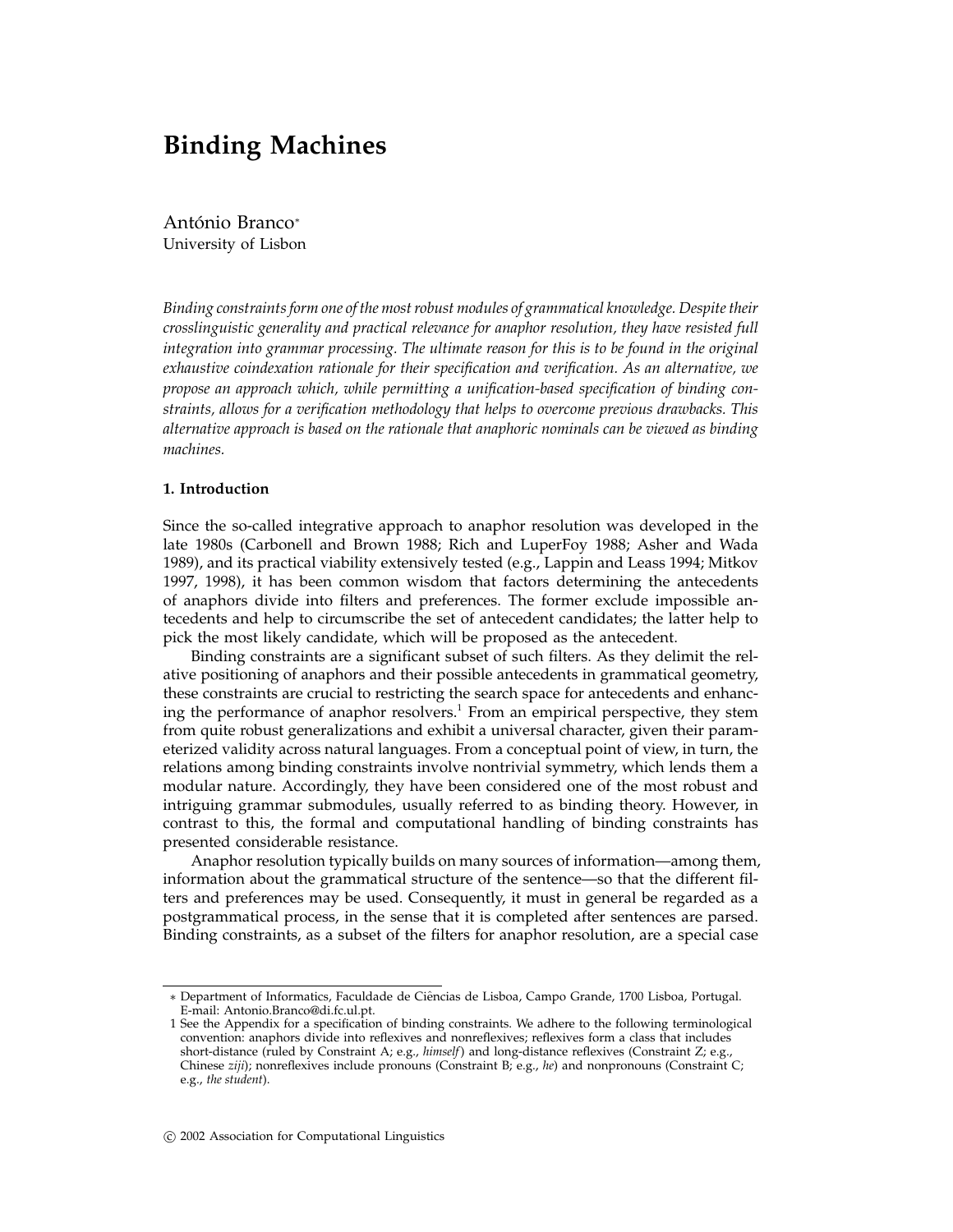in this respect. Given that they form a submodule of grammar, they are specified on a par with other grammatical submodules and constraints, and they are thus expected to be integrated already into the processing of grammar. Nevertheless, this integration cannot be considered to have been adequately achieved.

As we will discuss at length, the original methodology for verifying the compliance of grammatical representations with binding constraints requires extragrammatical processing steps delivering a forest of indexed trees to anaphor resolvers (Chomsky 1981). More recently, constraint-based grammatical frameworks either require specialpurpose extensions of the description formalism, though ensuring only a partial handling of these constraints, as in Lexical-Functional Grammar (LFG; Dalrymple 1993), or do not offer a solution yet to integrate them into grammar, as in Head-Driven Phrase Structure Grammar (HPSG; Pollard and Sag 1994).<sup>2</sup>

Our primary goal here is thus to bridge the gap between the grammatical nature of binding constraints and their full integration into grammar processing. In particular, we aim at achieving this in such a way that a lean interface between grammar and reference processing emerges.

In Section 2, we first underline the distinction, seldom taken into account, between specification and verification of binding constraints. We then review advances proposed in the literature concerning the completion of the verification task. We observe that three major lines of progress can be identified: packing of anaphoric ambiguity, packing of nonlocal context, and lexicalization of binding constraints.

Building on these contributions, in Section 3 we argue that the remaining step forward is to harmonize these different advances. We suggest that a more accurate, semantics-driven comprehension of the nature of binding constraints is a relevant move toward this harmonization. On the basis of this revision, we introduce a methodology for verifying these constraints, which rests on the new concept of binding machine, to be defined.

In Section 4, in the light of this new methodology, we show how binding constraints can be given a unification-based specification and can be fully integrated into grammar.

In Section 5, we present an illustrative example and discuss in detail how binding constraints and reference-processing systems are coordinated, and how the previously identified drawbacks are overcome.

# **2. Advances in the Verification Task**

In recent decades, great strides have been made toward an empirically adequate specification of binding constraints, this being an important research issue in theoretical linguistics. Many aspects of this issue—a parameterizable definition of local domain, the existence of a fourth constraint for long-distance reflexives, the possible subjectorientedness of some anaphors, and the degree of universality of binding constraints, to name just a few—have come under intense scrutiny.

In contrast, the verification task has been studied much less extensively. Even though important problems also remain to be solved in this more applied dimension

<sup>2</sup> The fragment of grammar developed and extensively discussed in Pollard and Sag (1994) is formally specified in its Appendix with the HPSG unification-based description language. Binding constraints escape such encoding. While noting that these constraints have yet to be accommodated in HPSG grammars, Bredenkamp's (1996) and Backofen et al.'s (1996) subsequent elaboration of this issue implies that some kind of essential limitation of the unification-based formalism might have been reached, a suggestion we seek to contradict here.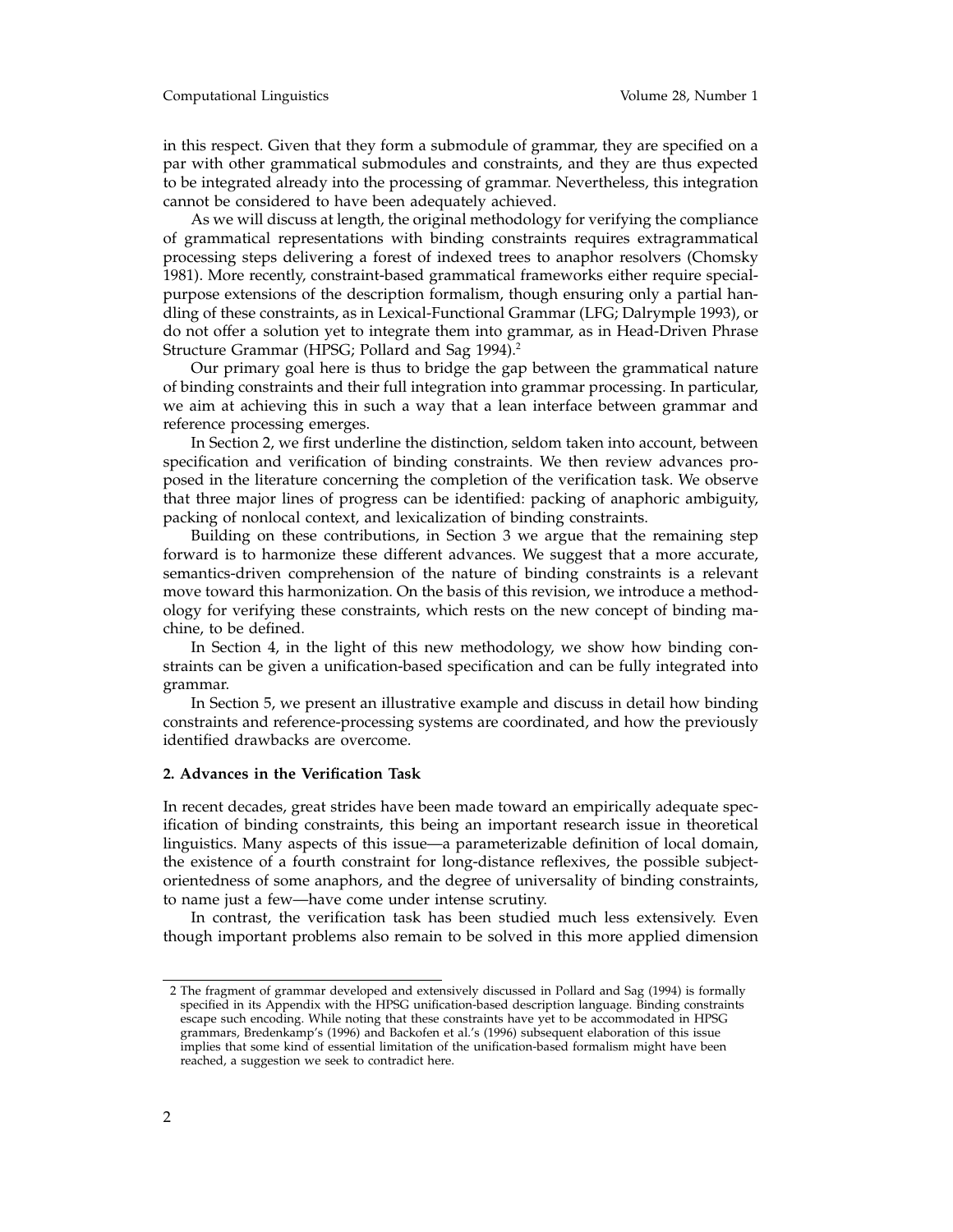of the so-called binding theory, the issue of determining whether a given grammatical representation complies with binding constraints has not attracted similar attention.

In this section, we briefly review major advances reported in resolving this issue.

# **2.1 Exhaustive Coindexing for Filtering**

The first formulation of a verification procedure, based on exhaustive coindexation, dates back to Chomsky (1980, Appendix; 1981, Section 3.2.3). The basics of this approach can be outlined as follows:

After the grammatical parsing of a sentence with *n* NPs has been completed, for every parse tree *t*:

- a. *Indexation:* Generate a new, annotated tree by assigning indices to the NPs in *t*.
- b. *Filtering:* Store this annotated tree if the indexation of NPs respects binding constraints; otherwise, delete it.
- c. *Iteration:* Repeat (a)–(b) until all type-different assignments of *n* possibly different indices have been exhausted.

As discussed in Correa (1988), this procedure is grossly inefficient: its complexity was shown in Fong (1990) to be of exponential order. Moreover, this approach is conceptually awkward, given that a submodule of the grammar, the set of binding constraints, is not operative during grammatical processing, but functions as an extragrammatical add-on.<sup>3</sup>

This proposal also disregards the need to interface grammar with systems for reference processing. The input for such systems will not be a grammatical representation to be refined vis-à-vis the preferences for anaphor resolution, but a forest of differently labeled trees that have to be internally searched and compared with each other by anaphor resolvers.

#### **2.2 Packing Anaphoric Ambiguity**

A first proposal for improving the exhaustive coindexation-driven methodology is due to Correa (1988), whose goal was to enhance the integration of binding constraints into grammar and obtain a tractable verification procedure.

Simplifying some details, the proposed algorithm can be outlined as follows:

Let *t* be a constituency tree where every NP has a type-distinct index. Start from the top node of *t* with two empty stacks, *A* and *B*, where indices will be collected, respectively local c-commanding $4$  indices and nonlocal c-commanding indices, while descending the tree. When an NP*<sup>j</sup>* is found:

a. *Copy:* Leave a copy of *A* (if NP*<sup>j</sup>* is a short-distance reflexive) or *B* (if it is a pronoun) at the NP*j*.

<sup>3</sup> Correa (1988, page 123) observes that although the integration of binding constraints "into rules which may be used to derive structure that already satisfies the [constraints] is not a straightforward task," that should be the path to follow, a point also strongly stressed in subsequent elaboration on this issue by Merlo (1993).

<sup>4</sup> C-command is a configurational version of the command relation where *x* c-commands *y* iff the first branching node that dominates *x* dominates *y* (Barker and Pullum 1990).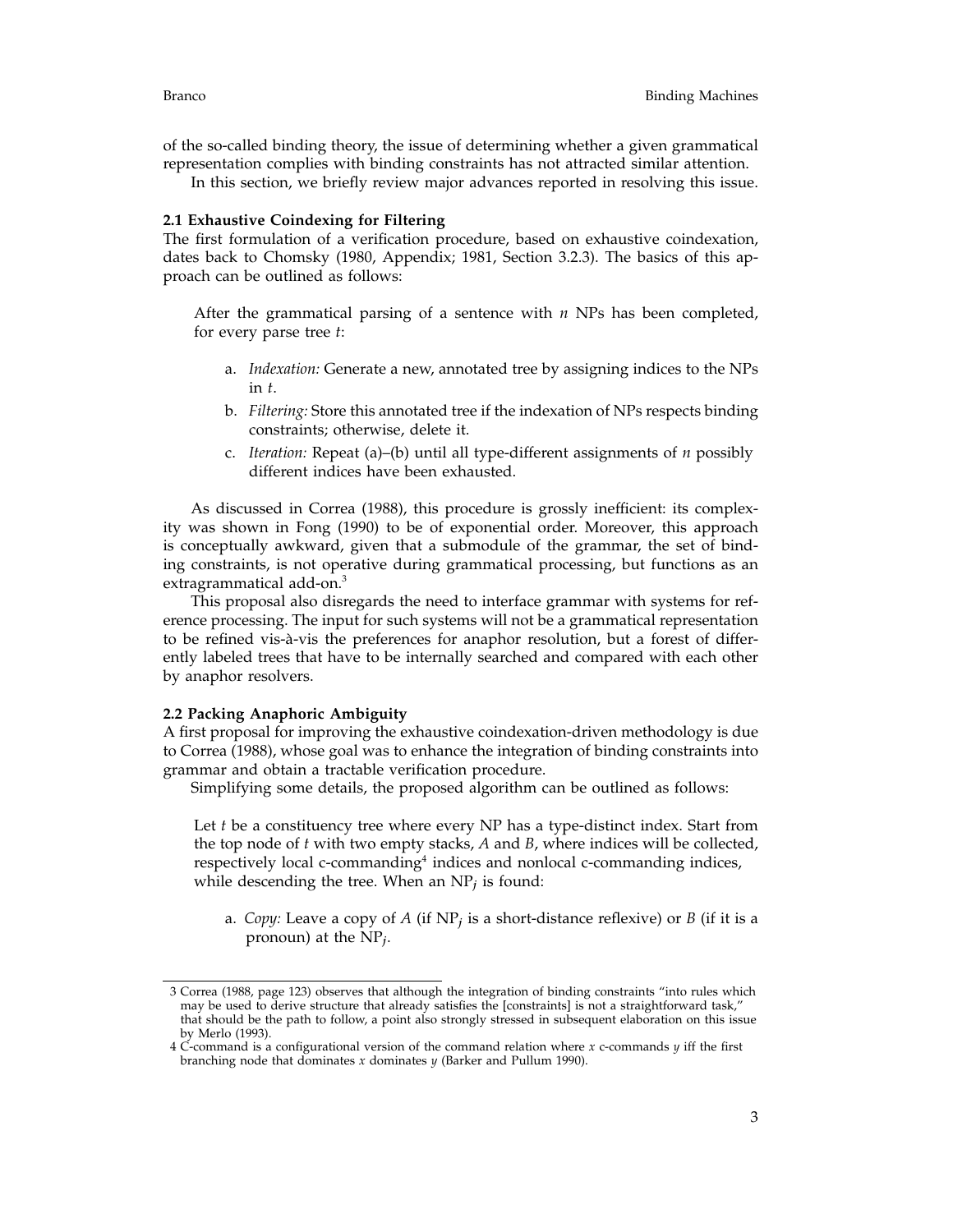- b. *Assign:* Take the first index *i* of the stack copied into the NP*<sup>j</sup>* node, and annotate  $NP_i$  with  $j = i$ .
- c. *Collect:* Add index *j* to *A* in each sister node of NP*j*.

When a local domain border is crossed:

d. *Reset:* Reset *B* to  $A \cup B$ .

This algorithm has been given two different implementations, one by Correa (1988), the other by Ingria and Stallard (1989). Further elaboration by Giorgi, Pianesi, and Satta (1990) and Pianesi (1991) offers a variant in terms of formal language techniques, where the stack copied into pronouns contains the antecedent candidates excluded by Principle B.

The "do-it-while-parsing" approach of Correa's implementation has the advantage of discarding a special-purpose postgrammatical module for binding. Nevertheless, this solution turns out to be dependent on a top-down parsing strategy. On the other hand, while Ingria and Stallard's implementation is independent of the parsing strategy adopted, its independence comes at the cost of still requiring a special-purpose postgrammatical parsing module for binding.

Besides incorporating binding theory into grammar, Correa's development inside the coindexation-driven methodology presents other significant improvements. If one disregards step (b)—a disguised recency preference mixed with binding constraints and considers the result of verifying these constraints to be the assignment to an NP of the set of indices of its grammatically admissible antecedents, then it is possible to discard the proliferation of indexed trees as a way to express anaphoric ambiguity. Moreover, this packing of anaphoric ambiguity provides for a neat interface with anaphor resolvers, whose preferences will then pick the most likely antecedent candidate from the relevant stack of indices.

These advances permit a verification procedure of tractable complexity (Correa 1988, page 127; Giorgi, Pianesi, and Satta 1990, page 5). This results crucially from the move toward the lexicalization of the constraining effect of binding principles, a solution also adopted in subsequent proposals by other authors, as we will discuss below. The binding constraint of each anaphor is now enforced independently of how the surrounding anaphors happen to be resolved. This implies that there is no need to anticipate all the different resolutions for every relevant anaphor with a process of exhaustive coindexation. It also implies that cases of undesired transitive anaphoricity are handled by other filters during the anaphor resolution process.<sup>5</sup>

However, these positive results regarding the verification task seem to be obtained at the cost of some negative consequences regarding the specification task and empirical adequacy. The above algorithm is acknowledged not to be able to cope with

<sup>5</sup> Consider the sentence *John said that he shaved him*. Ignoring how other anaphors are resolved, in the light of Binding Constraint B, *he* can take *John* as its antecedent, as empirically replicated in other minimally different examples such as *John<sup>i</sup> said that he shaved Peter*; likewise, *him* can take *John* as its antecedent. A point worth noting is that, if *he* actually ends up resolved against *John*, the latter cannot be the antecedent of *him*, and vice versa. This specific resolution of *he* and *him*, out of the many possible resolutions, blocks two anaphoric links that would otherwise have been admissible. It induces a contingent violation of binding constraint B due to an accidental, transitive anaphoric relationship between *he* and *him*.

This issue is not discussed in Correa (1988), since this paper is strictly focused on syntax and binding. See footnote 13 below for a suggestion on how this issue may be handled in a grammatical framework integrating syntactic and semantic representations.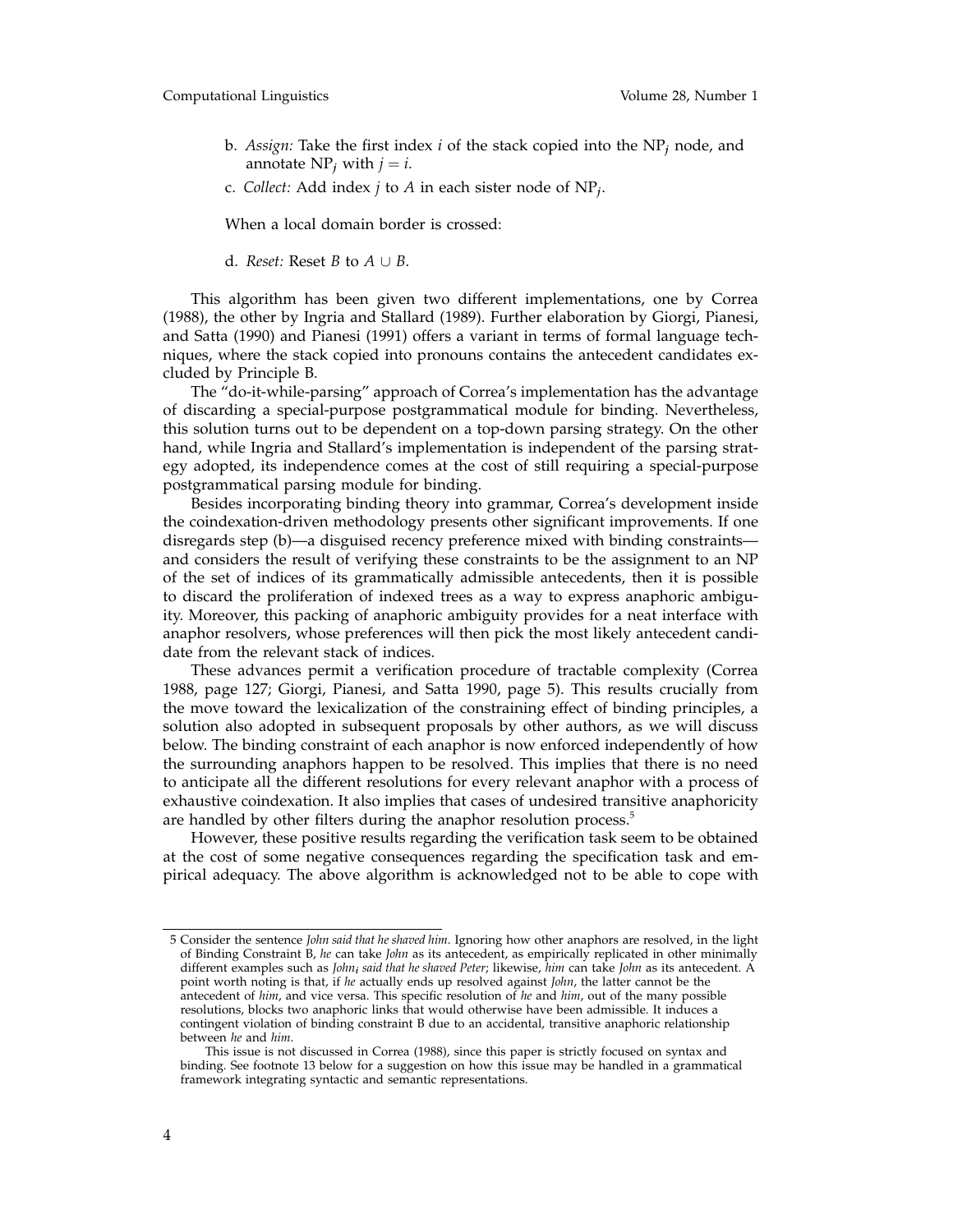constraints involving nonlocal dependencies. It does not account for Principle C, and it only partially accommodates the anaphoric potential of anaphors complying with Principle B. As Stack B only contains indices of the nonlocal c-commanders—rather than all indices except those of the local c-commanders—the algorithm does not correctly account for the constraining effect of Principle B. Also this approach does not account for backward anaphora or crossover cases (Correa 1988, page 127; Ingria and Stallard 1989, page  $268$ <sup>6</sup>.

# **2.3 Packing Nonlocality**

Other improvements in the task of verifying binding constraints are due to Dalrymple (1993) and Johnson (1995). Instead of being concerned with packing ambiguity, they are concerned with packing nonlocality.

**2.3.1 Trees in Nodes of Trees.** Johnson's (1995) algorithm is embodied in Prolog code. Abstracting away from details associated with that format, it can be outlined as follows:

Let *t* be a constituency tree where every NP has a type-distinct index. For every  $NP_i$  in *t*, traverse the tree from  $NP_i$  upward until the top node is reached. When a locally c-commanding NP*<sup>j</sup>* is found:

- a. Annotate  $NP_i$  with  $i = j$  if  $NP_i$  is a short-distance reflexive.
- b. Annotate  $NP_i$  with  $i \neq j$  if  $NP_i$  is a nonreflexive.

When a nonlocally c-commanding NP*<sup>j</sup>* is found:

c. Annotate  $NP_i$  with  $i \neq j$  if  $NP_i$  is a nonpronoun.

Although this outline renders the algorithm in a bottom-up fashion, Johnson ingeniously develops an implementation of it that is independent of the parsing strategy by resorting to delaying mechanisms. Consequently, despite its postgrammatical flavor, this implementation does not require postgrammatical processing, thus incorporating the task of binding constraint verification into grammar processing.

These results are obtained with some auxiliary devices. Each node in the tree is "conceptualized as a pair consisting of a tree and a vertex in that tree" (Johnson 1995, page 62). Consequently, the whole tree where a given NP appears is locally accessible to be "walked up" since its replica is present at the pair (Category, Tree), which is the NP node itself.

This algorithm makes the verification of binding constraints more efficient because it does not resort to exhaustive indexation. However, it does so at the cost of highly complicating the grammatical representation, since the tree is replicated at each one of its nodes.

While avoiding exhaustive indexation, this approach does not fully eliminate the proliferation of trees. For a given ambiguous reflexive, with more than one admissible

<sup>6</sup> See the Appendix for the notion of locality and local domain and other auxiliary notions in the definition of binding constraints.

Backward anaphora occurs in cases where the anaphor is resolved against an antecedent that occurs linearly after the anaphor, as in *If he<sup>i</sup> is around, Peter<sup>i</sup> will do it*.

An example of so-called crossover cases is the ungrammatical construction *\*Who<sup>i</sup> did Peter think she<sup>i</sup> saw*? or *\*Peteri, he<sup>i</sup> said you like*, where the fronted phrase is meant to be the antecedent of some pronoun c-commanding the position from which this phrase is displaced.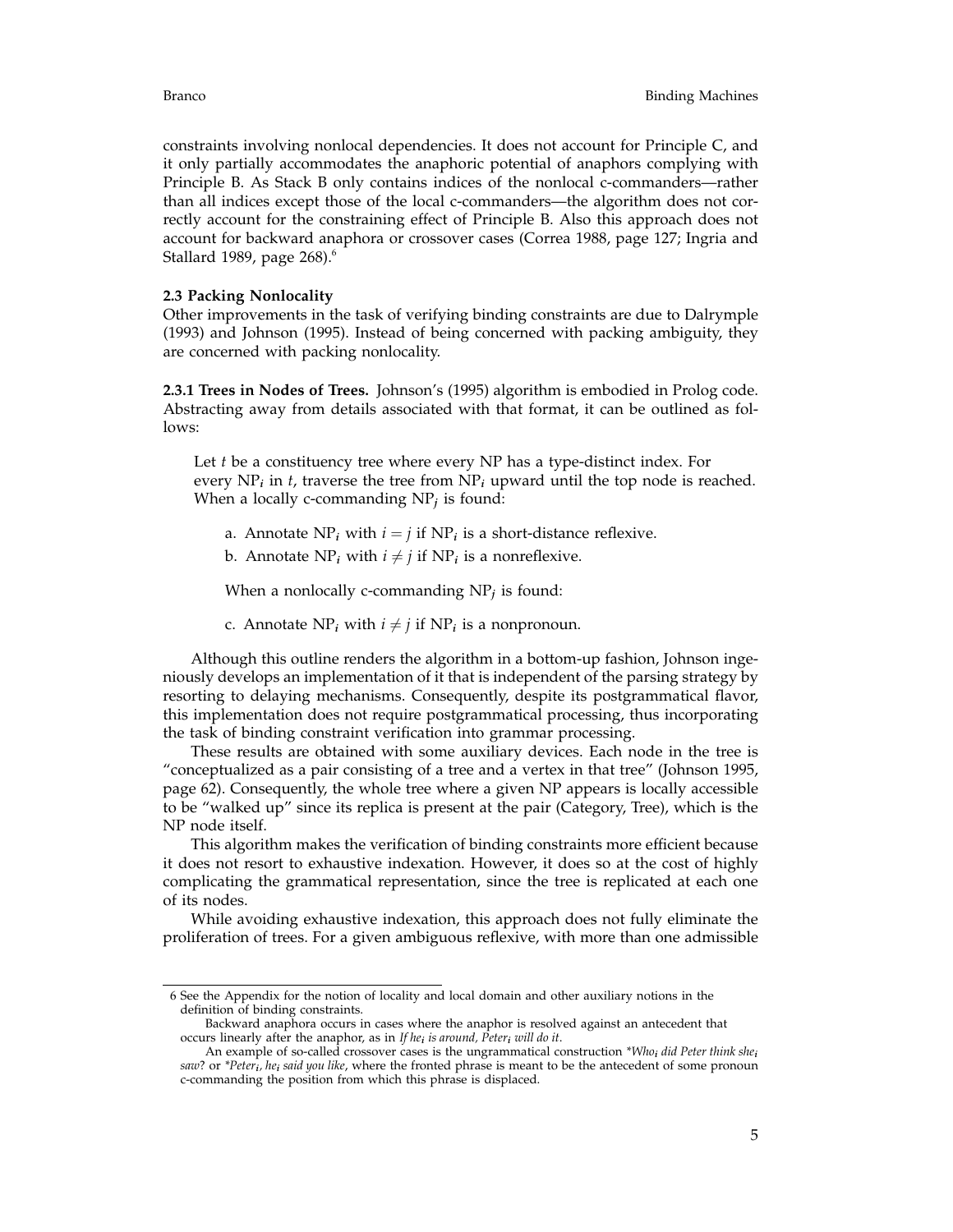### Computational Linguistics Volume 28, Number 1

antecedent, each antecedent candidate corresponds to a different coindexation and, consequently, to a different tree. That is what generally happens with long-distance reflexives, whose antecedents can be found in any of the binding domains induced by the local or by the upward predicators, but it may also happen with short-distance ones, as in (2) below.

As to the interface with reference processing, problems arise with reflexives and nonreflexives, though of different nature. Reflexives, if ambiguous, give rise to proliferation of trees, thus requiring comparison between trees during subsequent anaphor resolution.

As to nonreflexives—pronouns and nonpronouns—their analysis does not give rise to proliferation of trees, but the representation of their ambiguity is not fully made explicit in the grammatical representation of the sentence being parsed. This is so because they end up associated with negative information, that is, information about what NPs cannot be their antecedents. The index of a pronoun is made unequal with the indices of its local c-commanders; it is not made equal with the indices of its grammatically admissible antecedents. The same holds for nonpronouns with respect to their c-commanders. Consequently, in this case, the task of determining the antecedent candidates that satisfy the relevant binding constraint of nonreflexives remains to be completed after grammatical processing is finished. This will involve some postgrammatical rescanning of the parse tree generated for extracting the indices that do not enter in the inequalities obtained during the parsing.

Finally, like Correa's approach, Johnson's does not account for backward anaphora, as only surface c-commanders are visible to the tree-climbing procedure.

**2.3.2 Equations with Regular Expressions.** The basic LFG account of binding, set forth by Dalrymple (1993), adopts a different approach to generalize over the possible nonlocality of intrasentential anaphoric dependencies. This approach makes crucial use of a special-purpose extension of the LFG description formalism, the so-called binding equations, which are lexically associated with anaphors. Building on Kaplan and Maxwell's (1988) proposal concerning functional uncertainty, binding equations are designed to encode the uncertainty concerning the long-distance path between the positions of the anaphor and its permissible antecedent in the grammatical structure.<sup>7</sup> Given that uncertainty concerning long-distance dependencies involves a (possibly infinite) disjunction of possibilities, the basic idea is to encode such a disjunction in finite terms by the use of regular expressions over feature structures. An example of a binding equation encoding functional uncertainty is given in (1), preceded by an example with the corresponding long-distance subject-oriented reflexive, Chinese *ziji*.

(1) Zhangsan*<sup>i</sup>* yiwei [Lisi*<sup>j</sup>* yiwei [*...* ziji*i*/*j*/...*...*]]. Zhangsan*<sup>i</sup>* thought [Lisi*<sup>j</sup>* thought [*...* him*i*/*j*/...*...*]] *ziji:* ((COMP<sup>\*</sup> OBJ  $\uparrow$ ) SUBJ) $_{\sigma} = \uparrow$   $_{\sigma}$ 

The right-hand side of the equation stands for the semantic representation ("*σ*") of the anaphor ( $\uparrow\uparrow\uparrow$ ), while the left-hand side stands for the semantic representation of the antecedent. The description of the antecedent indicates that the long-distance reflexive is an object and that this object is constrained to be part of a feature structure where

<sup>7</sup> Koenig (1999) introduces a device in HPSG description language for stating inside-out constraints. This would help in developing an HPSG emulation of the LFG approach for the verification of binding constraints.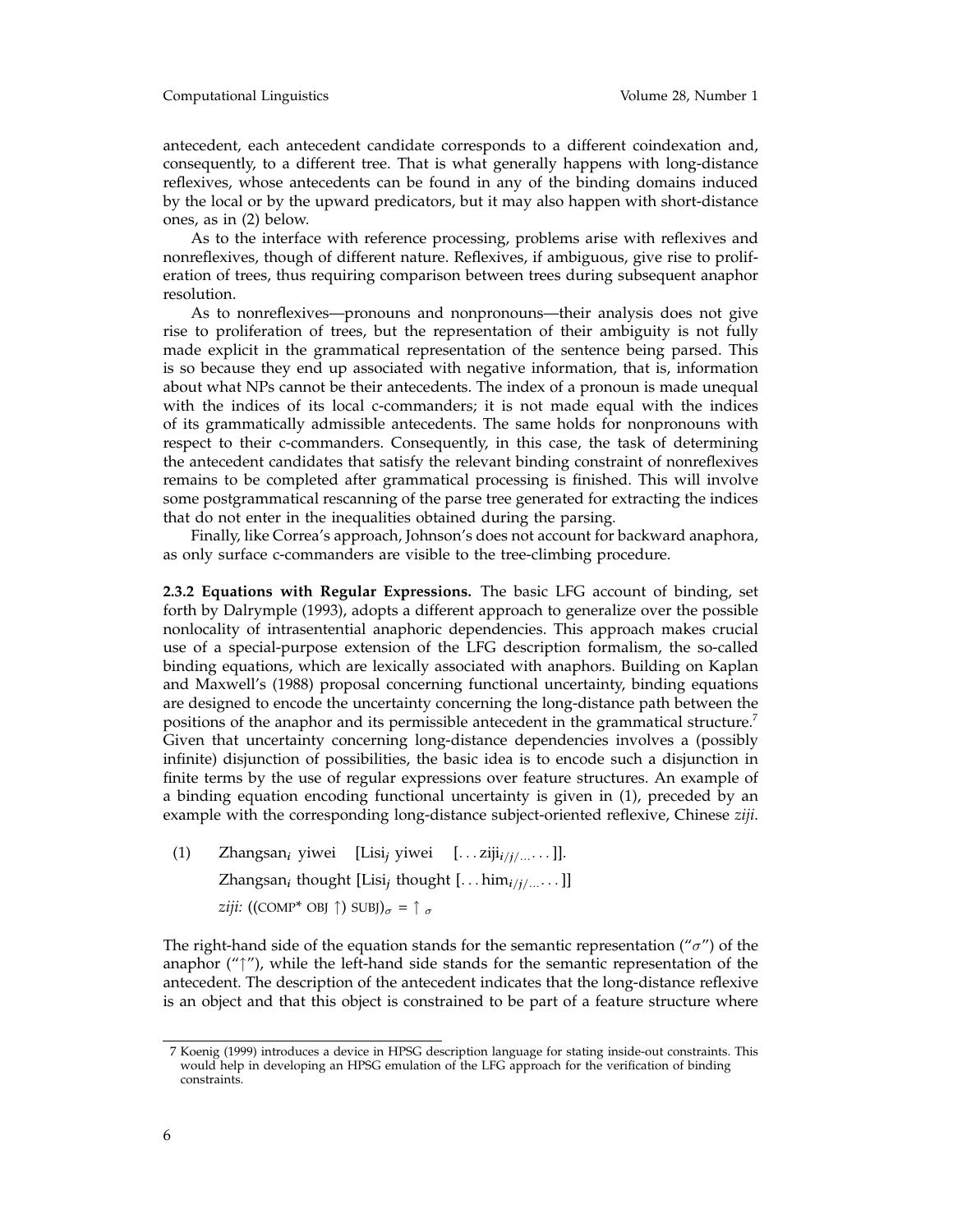its antecedent may be one of the possibly many upward subjects. The Kleene operator "\*" allows abbreviation of the set of paths consisting of zero or more occurrences of COMP—corresponding to possible successive clausal embeddings—followed by one occurrence of OBJ.

While regular expressions may be used in binding equations, such expressions are not necessary if the grammatical relation between the anaphor and its admissible antecedents does not involve a long-distance dependency. That is the case in (2), which displays the binding equation for the short-distance reflexive *himself*. Given that both the subject and the object are admissible antecedents for the reflexive, in the binding equation the use of the attribute GF, which stands for any grammatical function, underspecifies the grammatical functions of the admissible antecedents (Dalrymple 1993, Section 4.4.2).

(2) John<sub>*i*</sub> described Bill<sub>*j*</sub> to himself<sub>*i/j*</sub>.

*himself:* ((OBL<sub>Goal</sub>  $\uparrow$ ) GF) $_{\sigma} = \uparrow$   $_{\sigma}$ 

Binding equations may also express negative constraints, as in (3), where the semantic representation of the pronoun is constrained to be different from that of its local coarguments.

(3)  $*$  John<sub>*i*</sub> described Bill<sub>*i*</sub> to him<sub>*i*/*j*</sub>.

*him:* ((OBL<sub>Goal</sub>  $\uparrow$ ) GF) $_{\sigma} \neq \uparrow$   $_{\sigma}$ 

As noted in Dalrymple (1993, Section 3.3), a few aspects of this approach for binding need to be fully worked out. For instance, the positive equations for reflexives do not require identity of indices of anaphorically related expressions, but instead impose identity of semantic representations. Without further elaboration, this will incorrectly enforce any type of anaphoric link (coreference, bound, bridging, e-type, etc.) to the sole mode of coreference. Another important issue is the account of nonlexical anaphoric NPs: it is not clear how this type of NP (e.g., anaphoric definite descriptions, ruled by Principle C) may be assigned the corresponding binding equation.

However these difficulties turn out to be resolved, the LFG approach for binding, though building on a different strategy for handling nonlocality, presents the same sort of problems as Johnson's proposal.

The interfacing of grammar with reference-processing systems is problematic since the proliferation of representations is not avoided. Constructions with reflexives, if these are ambiguous, end up associated with several grammatical representations. In the case of long-distance reflexives, as exemplified in (1), these representations result from the possibly many solutions for the functional uncertainty encoded by the regular expression in the binding equation. In the case of short-distance reflexives, as exemplified in (2), they result from the different solutions for the unification of the different grammatical functions of the admissible antecedents with the attribute GF in the binding equation.

Likewise, the anaphoric capacity of pronouns and nonpronouns, typically ambiguous, is not explicitly captured in the final grammatical representation. These anaphors are lexically associated with negative equations, and for this type of equation there is only one possible solution, namely, the grammatical structure where the semantic representation of the anaphor is not identical to the semantic representations of any of the phrases complying with the description of the antecedent in the left-hand side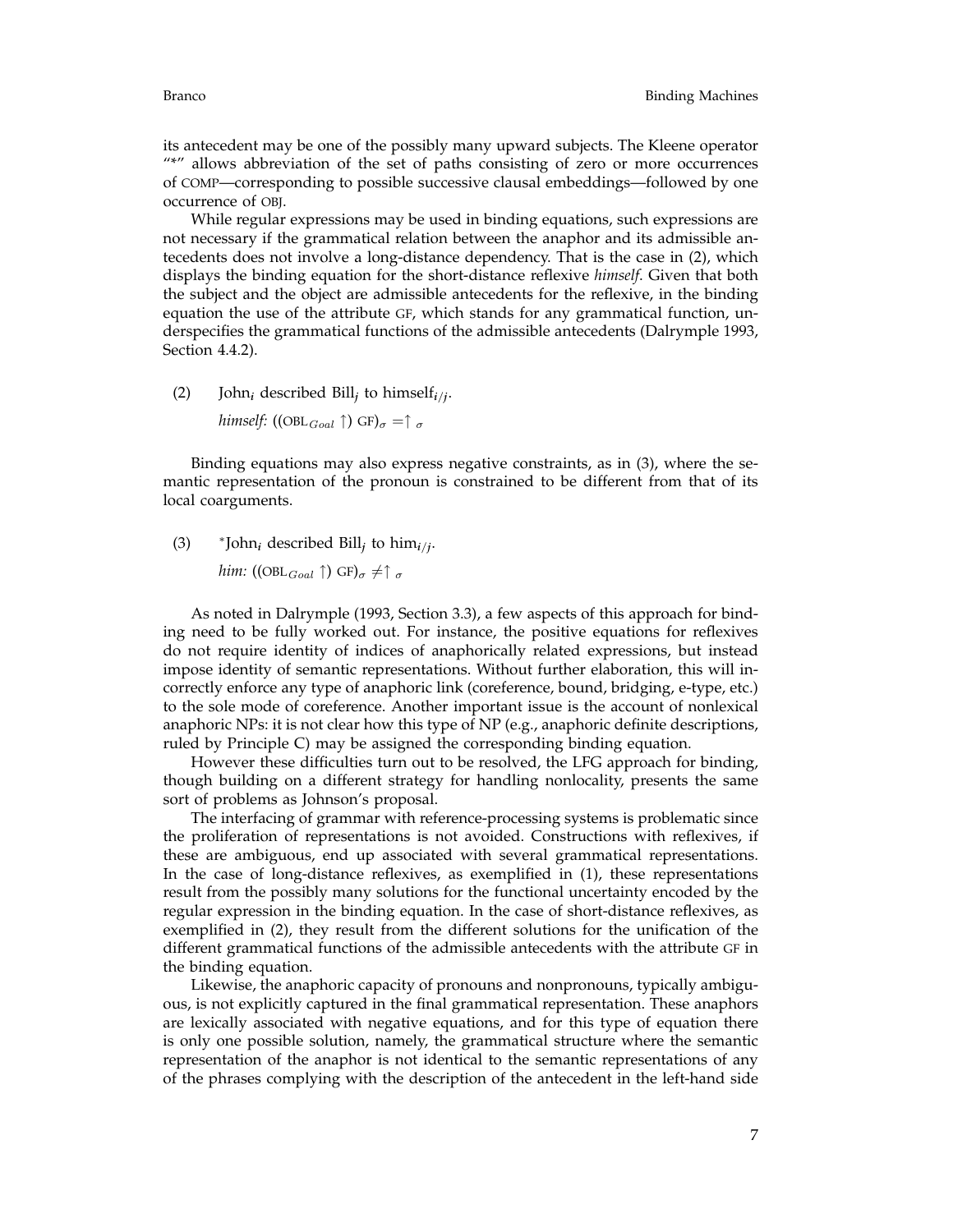of the equation (Dalrymple 1993, Section 4.1.5). Therefore, for these anaphors the final grammatical representation provides no information about what their admissible antecedents are according to the relevant binding constraints.

### **3. A Semantics-Driven Approach**

The contributions assessed above share a common point of departure with regard to the verification algorithm first proposed by Chomsky (1981), each addressing and solving some of its more significant drawbacks. The common move toward the lexicalization of binding constraints represents an important shift in the verification strategy: verifying binding constraints is not a matter of inspecting final grammatical representations, but instead a matter of some local operation triggered by information lexically associated with anaphors about their anaphoric class. This move has allowed binding constraint verification to be incorporated into grammar processing and permitted tractable verification procedures.

From the discussion in the previous section, it follows also that these contributions have been partially successful in overcoming other problems of the verification methodology based on exhaustive coindexation. Though partially successful, they have brought to the fore important dimensions of binding that have to be concomitantly accounted for. Accordingly, an alternative method for the verification of binding constraints has to find a way to harmonize all those different dimensions—lexicalization, anaphoric ambiguity packing, and nonlocal context packing—while providing adequate empirical coverage and neatly interfacing grammar with reference processing.

Against this background, a breakthrough depends, in our view, on reconsidering some primitives underlying the conception of binding constraints. In the previous section, we made a clear distinction between specification and verification of binding constraints, so that the latter task could be isolated and better assessed. We will argue now that further progress on the verification task depends on bridging this distinction and possibly changing the way the specification of binding constraints is understood.

#### **3.1 Patterns in the Semantics of Anaphors**

Binding constraints have generally been viewed as well-formedness conditions on syntactic representations, thus belonging to the realm of syntax. In line with Gawron and Peters (1990), however, we think these constraints should rather be understood as conditions on semantic representations, since they primarily delimit (nonlocal) aspects of semantic composition, rather than aspects of syntactic composition.<sup>8</sup>

Like other types of constraints on semantic composition, binding constraints impose conditions on the interpretation of certain expressions—anaphors, in the present case—based on syntactic geometry. However, this cannot be viewed as implying that they express grammaticality requirements. By replacing a pronoun with a reflexive in a given sentence, for instance, we do not turn a grammatical construction into an ungrammatical one, even if we assign to the reflexive the antecedent appropriately se-

<sup>8</sup> As implied by the title of this section, and as will become clear in the following discussion, this does not mean that we are claiming that binding theory can be built without any reference to syntactic constructs.

In the argument in the following paragraphs, we are assuming a notion of semantic composition not in its strict sense, as used for example in Montague Grammar, but in the broader sense that the intermediate semantic representations of the expressions are composed from other representations, as used in Discourse Representation Theory (DRT). Note that reformulations of frameworks like DRT can be worked out that result in a semantic system adhering to strict compositionality; see Janssen (1997, Section 4.4) for references and a thorough discussion of this issue.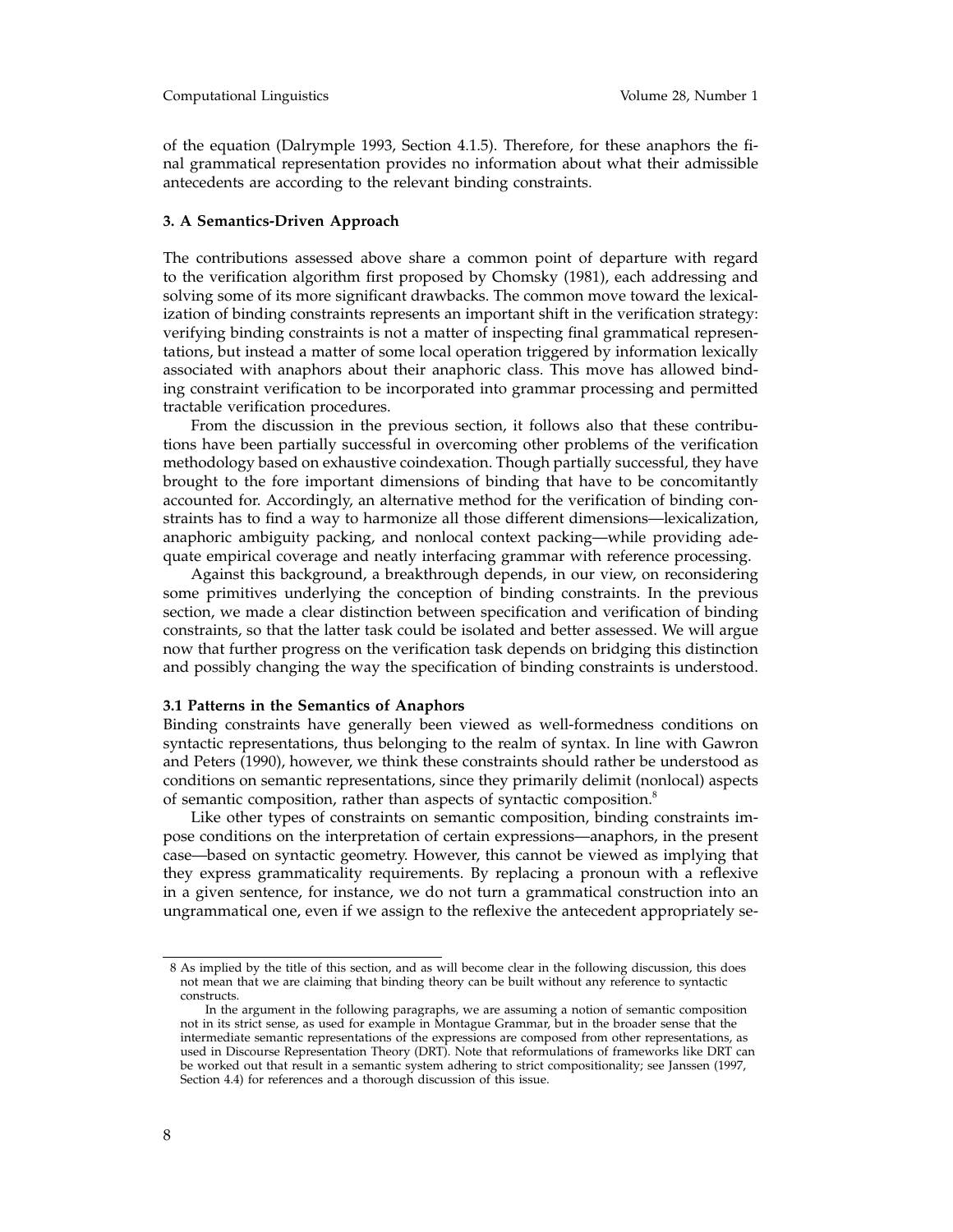lected for the pronoun. In that case, we are simply asking the hearer to try to assign to that sentence a meaning it cannot express—just as if we were to ask whether someone could interpret *The red book is on the white table* as describing a situation where a white book is on a red table.

In this example, given how they happen to be syntactically related, the semantic values of *red* and *table* cannot be composed in such a way that the sentence could be used to describe a situation concerning a red table, rather than a white table. Likewise, in the sentence *John thinks Peter shaved him*, given how they happen to be syntactically related, the semantic values of *Peter* and *him* cannot be composed in such a way that this sentence could be used to describe a situation where John thinks that Peter shaved himself (i.e., Peter), rather than a situation where John thinks that Peter shaved other people (e.g., Paul, Bill, or John himself). The difference between these two cases is that in the former, the composition of the semantic contributions of *white* and *table* (for the interpretation of the NP *white table*) is constrained by local syntactic geometry, while in the latter, the composition of the semantic contributions of *John* and *him* (for the interpretation of the NP *him*) is constrained by nonlocal syntactic geometry.

This discussion leads us to consider that, semantically, an anaphor should be specified in the lexicon as a function whose argument is a suitable representation of the context—providing a semantic representation of the NPs available in the discourse vicinity—and its value is the set of the grammatically admissible antecedents for that anaphor. This rationale is in line with other approaches to the meaning of anaphors that, building in other sorts of arguments or research concerns, understand it also as a projection from some relevant representation of contexts to entities.<sup>9</sup> But given the specific focus of the present study, what should be noted is that, all in all, there will be four such functions available to be lexically associated with anaphors, each corresponding to one of the four different classes of anaphors, in accordance with the four binding constraints A, B, C, and  $Z^{10}$ 

# **3.2 Binding Machines**

Given these considerations, we can show that this conceptual shift to a semanticsdriven approach for the verification of binding constraints provides an adequate basis for harmonizing the advances put forward in the literature and discussed above.

To make this alternative rationale for binding perspicuous, we suggest envisioning an anaphoric NP as a *binding machine*, which operates by receiving an input, changing its internal state, and returning an output. More specifically, an anaphoric NP can be

<sup>9</sup> See, among others, Gawron and Peters (1990), Lappin and Francez (1994), and the discussion in Jacobson (1999).

Adopting Löbner's (1987) duality criterion for quantification in natural language, and the formal tools he developed for the analysis of phase quantification, we showed in Branco (2000) that the four binding constraints can be seen as the effect of four binding quantifiers. These phase quantifiers can be viewed as being expressed by the nominals of the four binding classes, and they quantify over the reference markers organized in the obliqueness order.

A full-fledged account of the empirical support and justification for these results, and of their implications, is beyond the scope of this article. For an abridged presentation of the core argument, see Branco (1998).

<sup>10</sup> As there are different grammatical frameworks, binding constraints have been specified under different versions. Some differences between versions are due just to this fact that binding constraints are supposed to be accommodated into different grammatical frameworks; some other differences, however, are real differences of specification in the sense that different variants may not have the same empirical coverage or be aimed at predicting the same (un)grammatical constructions. In the Appendix, we present a common and fairly well empirically tested version of binding theory given the current state of the art in this area, a version presently adopted in the HPSG framework. For an alternative, see for example Reinhart and Reuland (1993).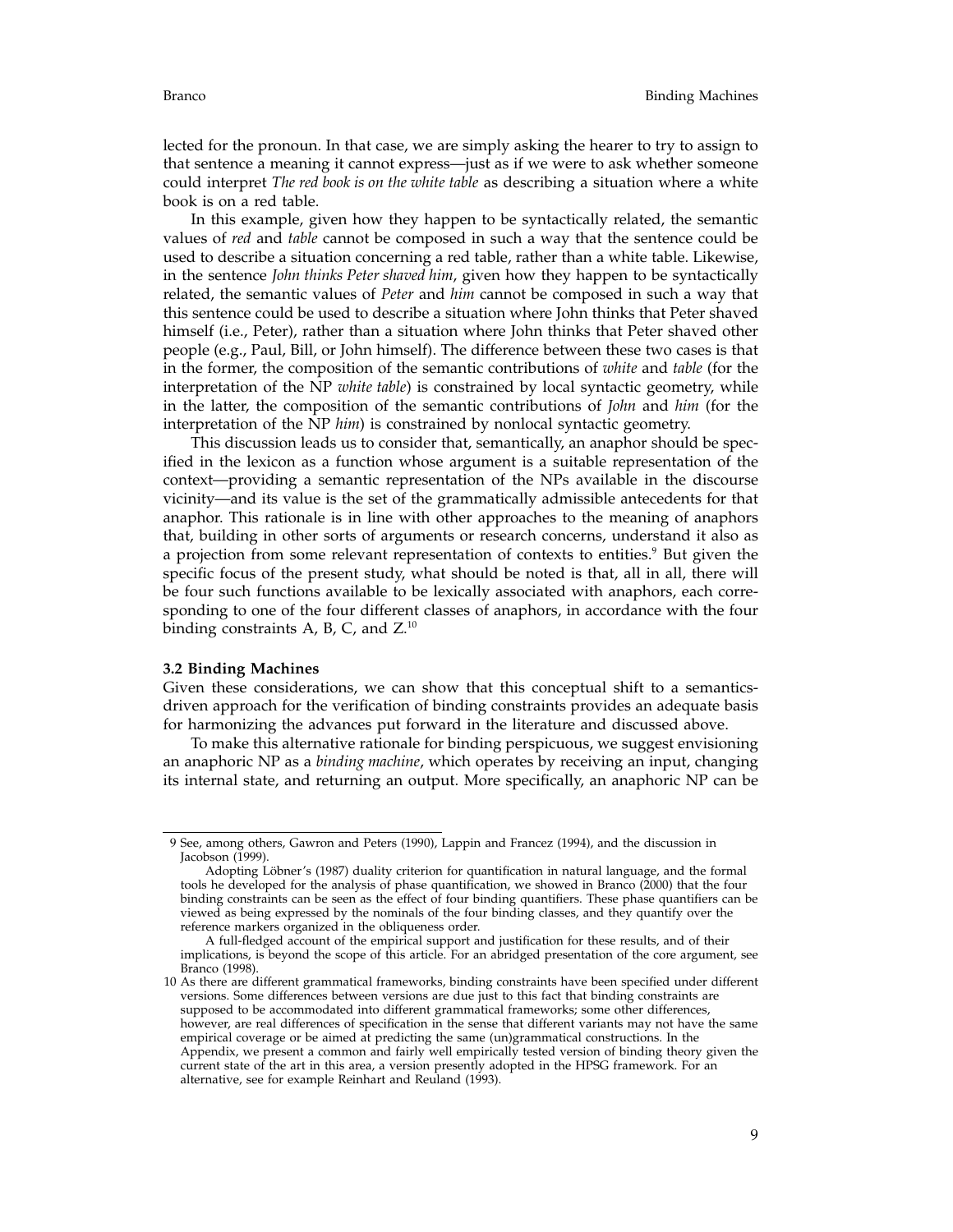viewed as a binding machine that (1) takes a representation of its context; (2) updates its own semantic value in response both to its context and to its intrinsic anaphoric potential (i.e., in accordance with its binding constraint); and (3) contributes to the makeup of the context, which the other binding machines read as input (i.e., against which the other anaphoric NPs are interpreted). $^{11}$ 

The *output* of an anaphoric nominal *n* viewed as a binding machine is simply the incrementing of the context with a copy of its reference marker. $12$ 

The *internal state* of the machine after its operation is a representation of the contextualized anaphoric capacity of *n* under the form of the set of reference markers of the grammatically admissible antecedents of *n*. This internal state results when the binding constraint associated with *n* is applied to the input, and it is the interface point between grammar and reference processing. This set of reference markers collects the antecedent candidates, and its elements are submitted to other filters and preferences by the anaphor resolvers so that one of them ends up being chosen as the antecedent.

The *input*, in turn, is a representation of the aspects of the context relevant to help circumscribe the anaphoric potential of nominal anaphors. It is coded under the form of three lists of reference markers, **A**, **Z**, and **U**. In list **A**, the reference markers of the local o-commanders of *n* are ordered according to their relative grammatical obliqueness; **Z** includes the o-commanders of *n*, possibly observing a multiclausal obliqueness hierarchy; and **U** is the list of all reference markers in the discourse context, including those not linguistically introduced.

Given this setup, the contribution of binding constraints in circumscribing the anaphoric potential of nominals is explicitly acknowledged. The particular contextualized instantiation of that potential and the verification of binding constraints coincide and consist of a few simple steps. If *n* is a short-distance reflexive, its internal state is set up as  $A'$ , where  $A'$  contains the reference markers of the o-commanders of  $n$  in  $A$ . If *n* is a long-distance reflexive, its semantic representation includes  $Z'$ , such that  $Z'$ contains the o-commanders of *n* in **Z**. If *n* is a pronoun,  $\mathbf{B} = \mathbf{U} \setminus (\mathbf{A}' \cup [\mathbf{r}\text{-} \mathbf{m} \mathbf{a} \mathbf{r} \mathbf{k}_n])$  is encoded into its representation, where r-mark*<sup>n</sup>* is the reference marker of *n*. Finally, if *n* is a nonpronoun, its updated semantics keeps a copy of  $C = U \setminus (Z' \cup [r\text{-}mark_n])$ .

Besides adhering to an empirically grounded conception of binding constraints, this approach embodies, and harmonizes, the crucial contributions of previous proposals concerning the verification of these constraints. It assumes the lexicalization of binding constraints. Concomitantly, it builds on specific strategies for the packing of anaphoric ambiguity (viz., list of reference markers) and nonlocal context (viz., set of lists of reference markers). Moreover, it achieves this while avoiding the abovementioned problems related to the proliferation of grammatical representations and to the interfacing of grammar with reference processing, as well as the problems of ensuring complete empirical coverage.

What remains to be discussed is whether, given this new format for the verification of binding constraints, they can still be specified and integrated into grammar processing with currently affordable formal and computational tools.

## **4. A Unification-Based Specification Exercise**

This new approach to binding constraints can be integrated into grammar easily and in a principled manner. In what follows, we outline how these constraints can be specified and handled in a unification-based grammatical framework such as HPSG.

<sup>11</sup> This rationale is in line with the insights of Johnson and Klein (1990) concerning the processing of the semantics of nominals.

<sup>12</sup> See Kamp and Reyle (1993) for the notion of reference marker.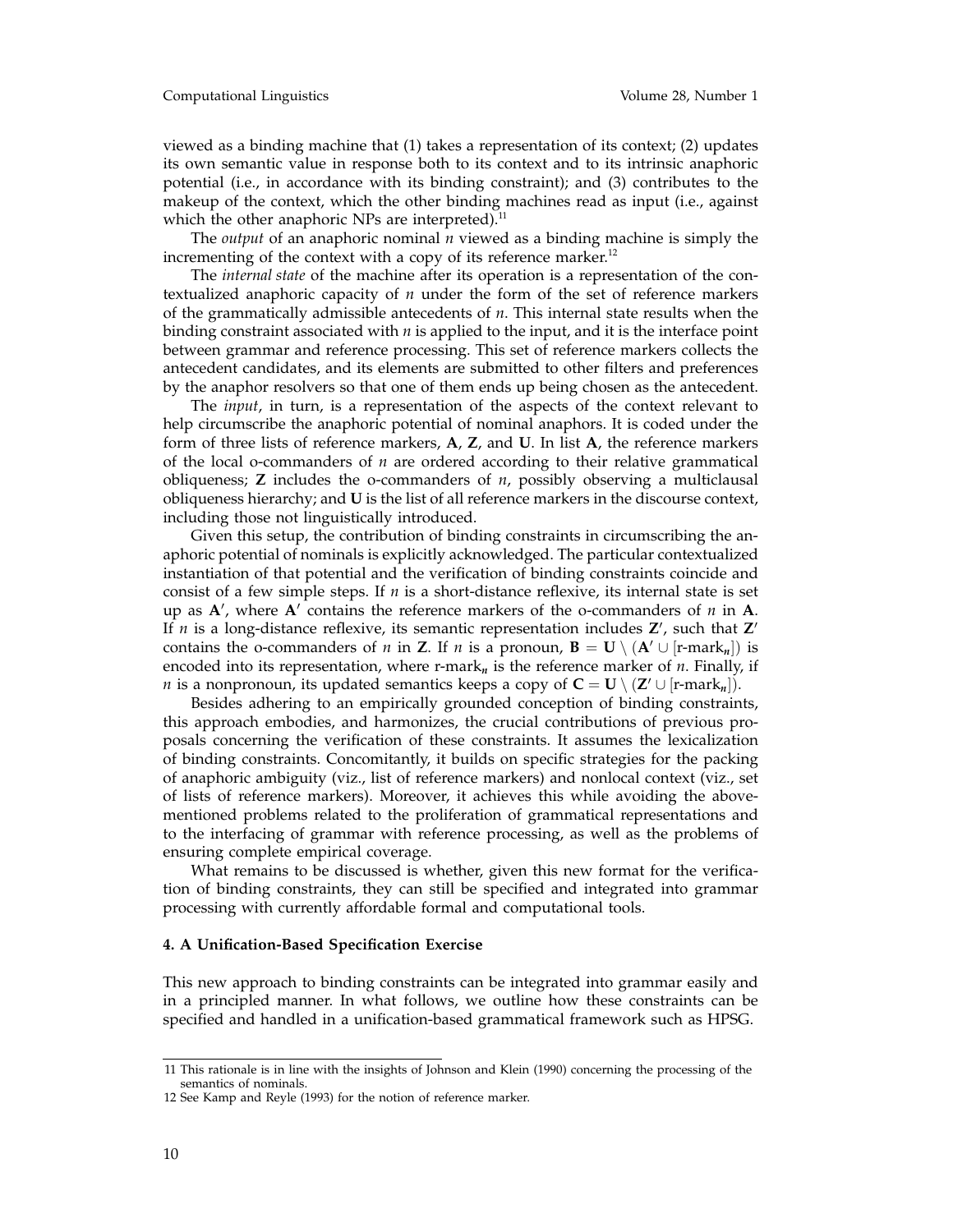As a proposal for that integration, we designed an extension to the Underspecified Discourse Representation Theory (UDRT) semantics component for HPSG developed by Frank and Reyle (1995). This component is encoded as the value of the feature CONT(ENT), which is now extended with the feature ANAPH(ORA); see (4). This new feature keeps information about the anaphoric potential of the corresponding nominal *n*: its subfeature ANTEC(EDENTS) keeps a record of how that potential is updated when the anaphor enters a grammatical construction; and its subfeature R(EFERENCE)-MARK(ER) indicates the reference marker of *n*, to be contributed to the context.

Similarly, and still assuming Pollard and Sag's (1994) feature geometry as a starting point, the NONLOC value is also extended with a new feature, BIND(ING), with subfeatures LIST-A, LIST-Z, and LIST-U. These lists provide a specification of the relevant context and correspond to the lists **A**, **Z**, and **U** above. Subfeature LIST-LU is a fourth, auxiliary list for encoding the contribution of local context to the global, nonlocal context.

The SYNSEM value of a pronoun, for instance, can now be designed as shown in (4).



Given this feature structure, the binding constraint associated with pronouns is specified as the relational constraint *principleB*. This relational constraint returns list **B** as the value of ANTEC. It is defined to take (in the first argument) all markers in the discourse context, given in LIST-U value, and remove from them both the local o-commanders of the pronoun (included in the second argument) and the marker corresponding to the pronoun (in the third argument).

The SYNSEMs of other anaphors, ruled by Principles A, C, and Z, are similar to the one above.13 The only difference lies in the relational constraint in the ANTEC value, which encodes the appropriate binding constraint and returns the updated anaphoric potential under the form of list **A'**, **C**, or **Z'**, respectively, as discussed in the previous section.

Turning to the specification of the context (i.e., the values of LIST-A, LIST-Z, LIST-U, and LIST-LU), this is handled by means of a new HPSG principle, which can be termed the Binding Domains Principle. This principle consists of three clauses constraining

<sup>13</sup> Binding constraints for nonlexical anaphoric nominals are lexically stated in the corresponding determiners.

A constraint for pronominal anaphoric transitivity may also be introduced at the lexical representation of pronouns, by including in the CONDS value in (4) Discourse Representation Structure conditions expressing that

 $\forall r_a, r_b((\mathbf{Z} = \mathbf{a}_{naph}r_a \land r_b = \mathbf{a}_{naph}r_a) \Rightarrow (r_b) \cup [\mathbf{S} = \mathbf{S}]).$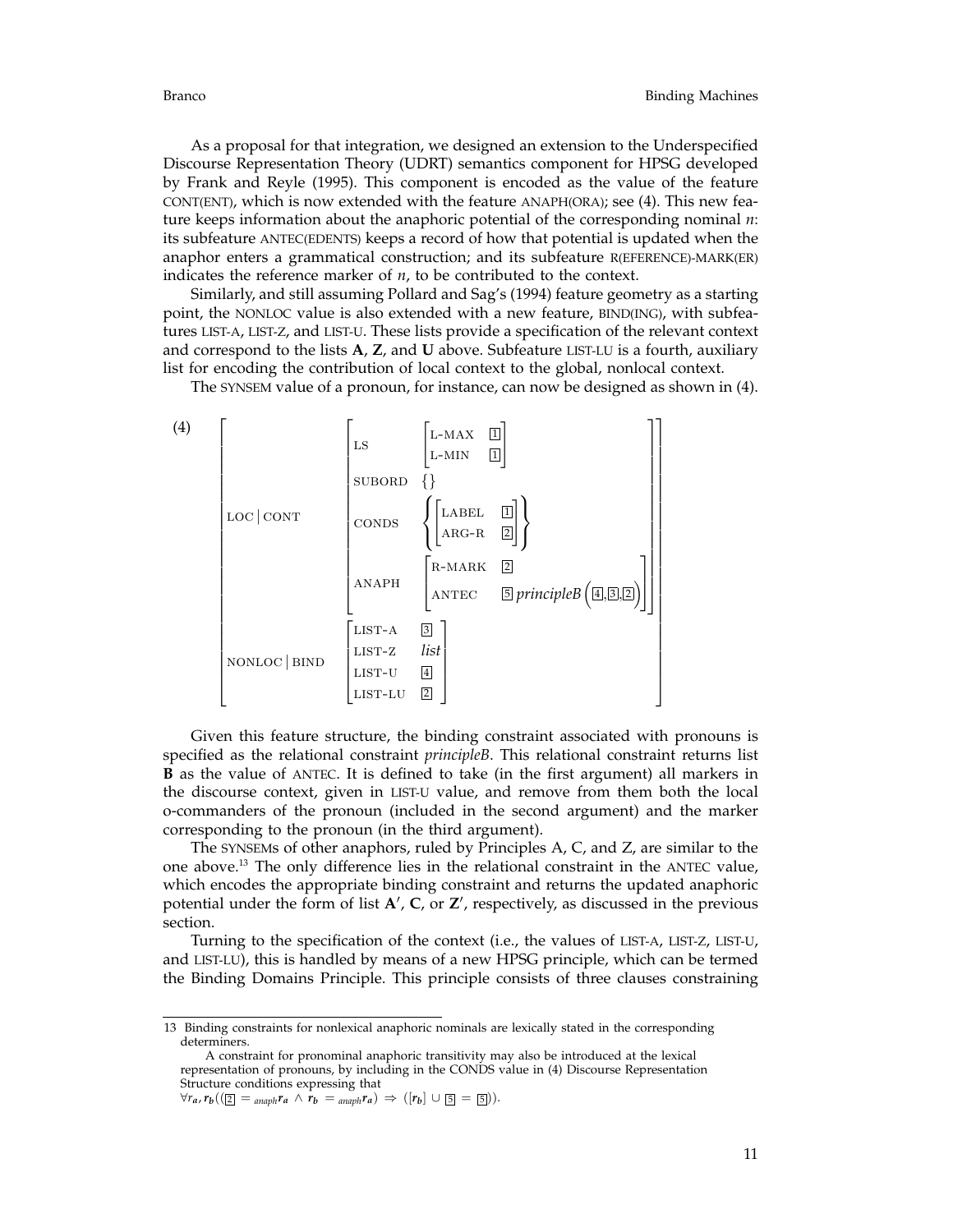### Computational Linguistics Volume 28, Number 1

signs and their values with respect to these lists of reference markers. Due to space limitations, we illustrate this principle simply by stating Clause I, which constrains LIST-U and LIST-LU. 14

- (5) Binding Domains Principle, Clause I
	- a. In every sign, the LIST-LU value is identical to the concatenation of the LIST-LU values of its daughters.
	- b. In a sign of sort *discourse*, the LIST-LU and LIST-U values are token identical.
	- c. In a non-NP sign, the LIST-U value is token identical to each LIST-U value of its daughters.
	- d. In an NP sign *k*,
		- i. In Spec-daughter, the LIST-U value is the result of removing the elements of the LIST-A value of Head-daughter from the LIST-U value of *k*;
		- ii. In Head-daughter, the LIST-U value is the result of removing the value of R-MARK of Spec-daughter from the LIST-U value of *k*.

LIST-LU collects, up to the outermost sign of sort *discourse*, all the markers contributed by the different NPs for the context. At this sign, they are passed to LIST-U, by means of which they are propagated to every NP. The HPSG ontology was extended with the sort *discourse*, which corresponds to sequences of sentential signs and at whose signs reference markers from the nonlinguistic context may be introduced in the semantic representation.15 Subclause (d) is meant to avoid what is known in the literature as the i-within-i effect.

## **5. Example and Discussion**

The above unification-based specification of binding constraints, while ensuring their integration into grammar, allows the binding module to be suitably hooked up with systems of reference processing. Feature ANTEC is the interface point between them.

<sup>14</sup> Clauses II and III constrain LIST-A and LIST-Z, respectively. Roughly, Clause II ensures that the LIST-A value is passed from the lexical head to its successive projections, and also from the head-daughters to their arguments. Note that exemption occurs when *principleA*( $\Box$  *i*) is the empty list, in which case the reflexive should find its antecedent outside any binding constraint (Pollard and Sag 1994, Chapter 6).

Clause III ensures that, at the top node of the grammatical representation, LIST-Z is set up as the LIST-A value of that node, and that LIST-Z is successively incremented at the suitable downstairs nodes by appending its value with the LIST-A value of those nodes.

At the lexical entry of a predicator, LIST-A is defined as the concatenation of the R-MARK values of its subcategorized arguments specified in the ARG-S value.

For a detailed specification of the Binding Domains Principle, see Branco (2000).

<sup>15</sup> Reference markers can be introduced linguistically, by the utterance of the corresponding expressions, or nonlinguistically, by means of their cognitive availability in the context of the discourse. Theories of natural language semantics can be used to represent these two types of reference markers. Nevertheless, only a global theory encompassing natural language and cognition seems to be able to

pursue the ambitious goal of providing an integrated account of how both types of markers, and not only those linguistically evoked, are introduced into semantic representation.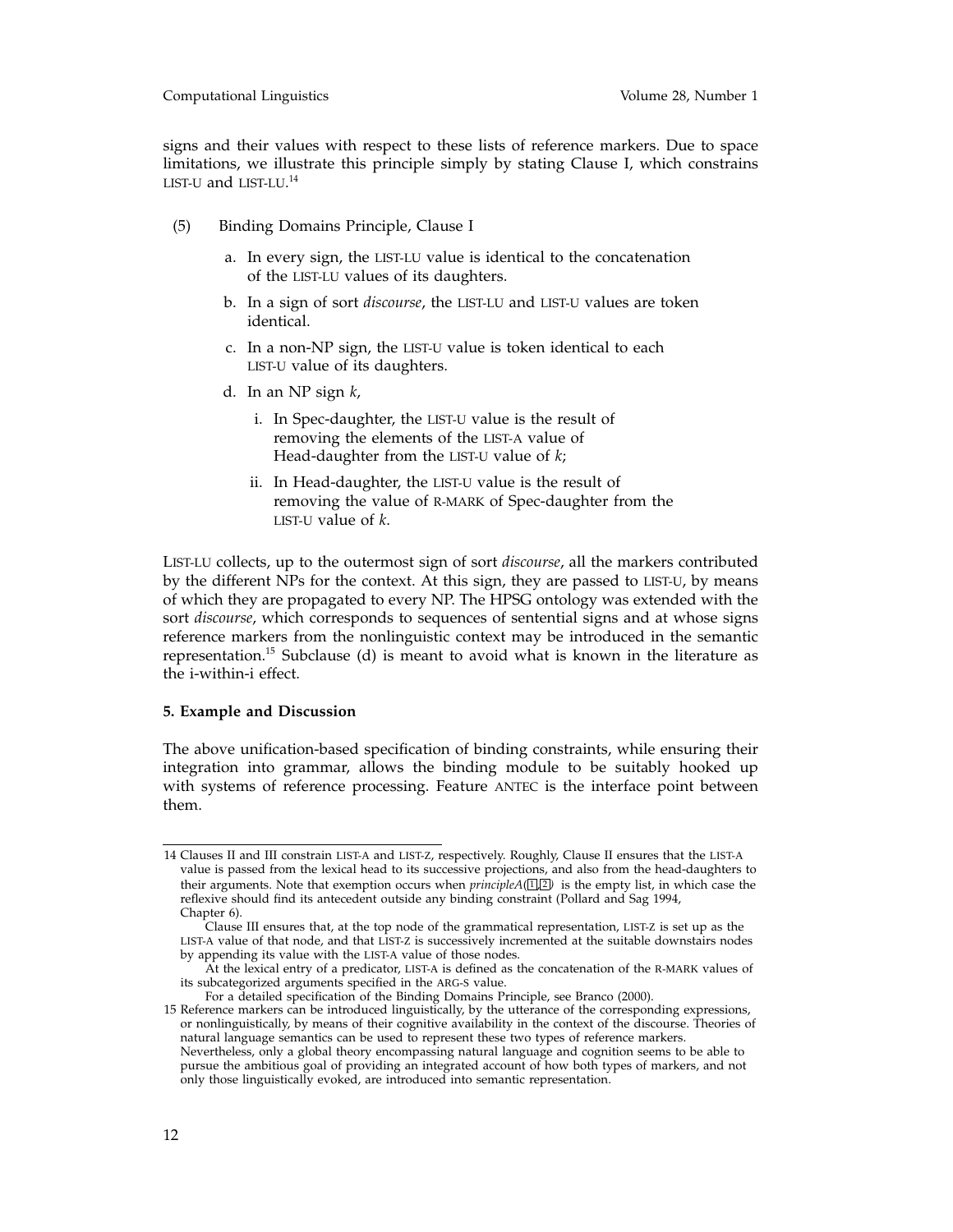We are following a distinction between the notions of anaphor resolution and reference processing commonly assumed in the literature. Anaphor resolution is seen as being concerned with the task of identifying the antecedents of anaphors. It is therefore part of a reference-processing system, whose overall goal, in turn, is to determine the interpretation of the anaphors. This involves determining the appropriate semantic type of the anaphoric link between an anaphor and its antecedent (coreference, bridging, e-type, bound anaphora, etc.) and providing a suitable semantic representation for this link.

Being the interface point between grammatical representation and reference processing, the list value of the feature ANTEC has just to be reduced by anaphor resolvers, given the relevant preferences and filters other than binding constraints, until the most likely antecedent is isolated. It is thus a process concerning selection in a list, rather than search in a set of indexed trees.

As to reference processing in general, the specification suggested in the previous section provides a suitable framework for the correct representation of the semantically different types of anaphoric links, the range of options not being restricted to coreference only. After the anaphor has been resolved, the reference marker of the anaphor and the reference marker selected as the antecedent can be related in accordance with the mode of anaphora determined by the reference-processing system.

This semantic relation between anaphorically related reference markers can be represented simply as another DRS condition in the CONDS value. This makes possible a mainstream DRT representation for the resolved anaphoric link, thus building on the substantial number of already worked out solutions available in the literature for DRT-based semantic representation of anaphora.<sup>16</sup>

This specification of binding theory for HPSG was tested with a computational implementation using ProFIT (Erbach 1995). In this implementation, the relational constraints corresponding to binding principles were straightforwardly encoded by means of Prolog predicates associated to the lexical clauses of anaphoric expressions, and defined in terms of simple auxiliary predicates ensuring the component operations of list appending, list difference, and so on. It is worth noting that some of these predicates have arguments—for example, the LIST-U value, whose value is computed when the whole relevant grammatical representation is built up. This is a consequence of packing nonlocal information in such lists. As in Johnson's approach, it requires that some delaying device be used, which in this computational grammar was done by resorting to the Prolog built-in predicate freeze/2.

For the sake of the example, consider the following multiclausal sentence from Portuguese displaying backward anaphora between a topicalized reflexive and a pronoun:

(6) De si pr´oprio, cada estudante disse que ele gosta.

of him self every student said that he likes

'Himself, every student said that he likes.'

An abridged version of the grammatical representation produced by the implemented grammar for this sentence is presented in Figure 1, where the feature structures below the tree correspond to partial grammatical representations of the constituents

<sup>16</sup> See Kamp and Reyle (1993) for a comprehensive rendering of DRT, and Branco (2000, Chapter 5) for an overview concerning the semantic representation of different modes of anaphora.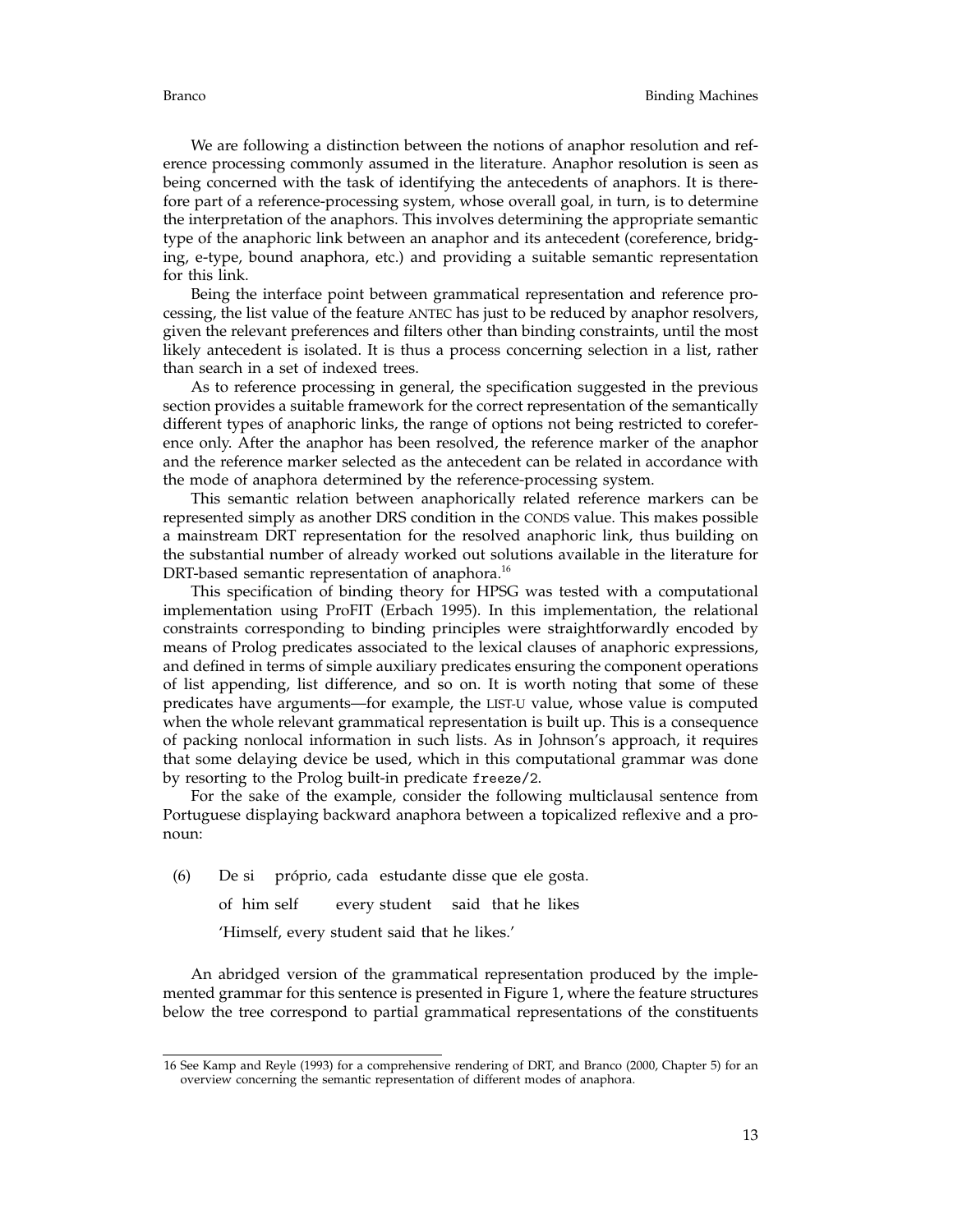

# **Figure 1**

Abridged grammatical representation for the example sentence (9).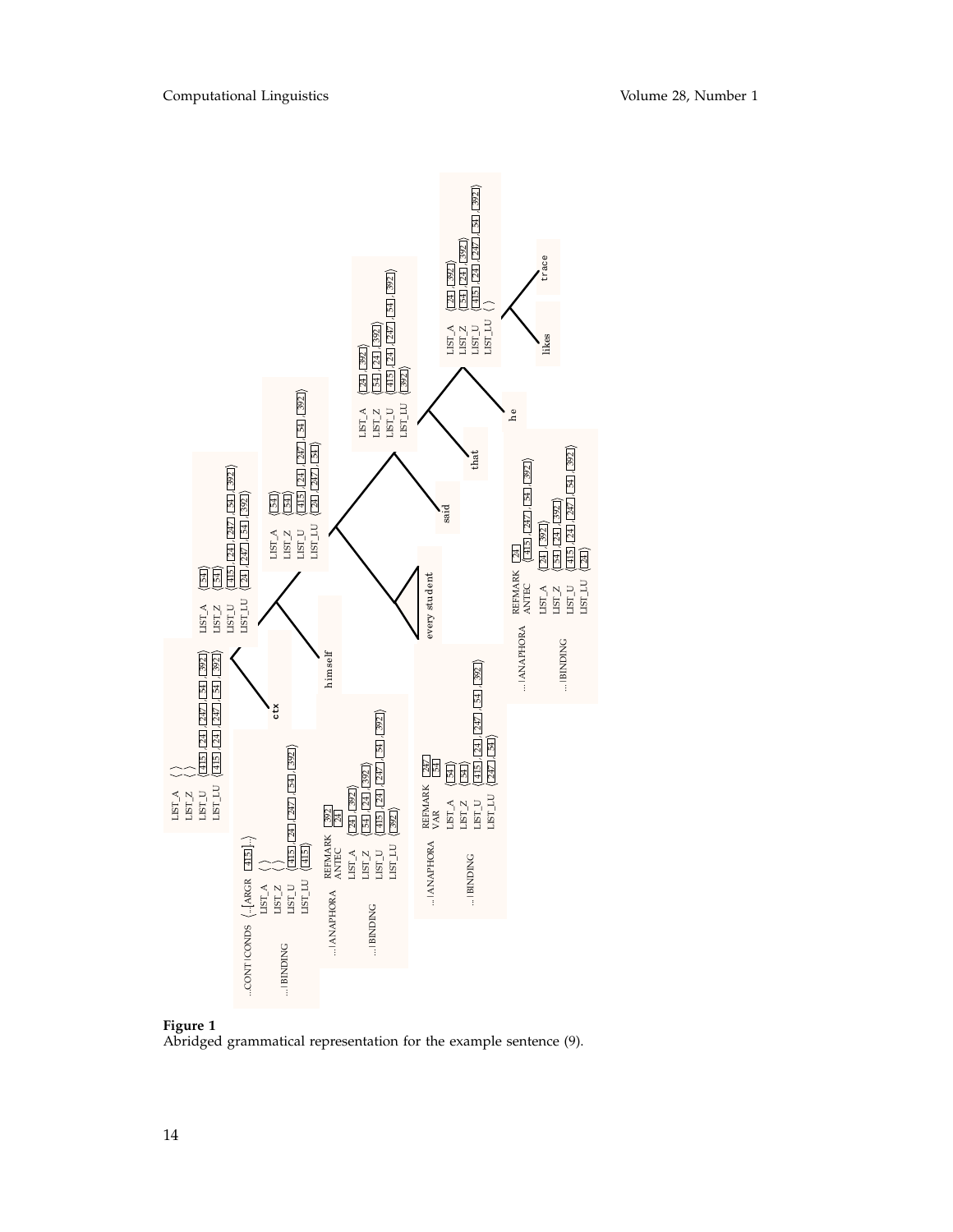in the leaves of the tree, while the ones above the tree correspond to partial representations of some nonterminal nodes.

First, consider LIST-Z. In the outer nodes of the matrix clause, due to the effect of the Binding Domains Principle, Clause III, the LIST-Z value is obtained from the value of LIST-A, with which it is token identical, comprising the list with a single element  $\sqrt{54}$ . In the nodes of the embedded clause, the LIST-Z value is the concatenation of that upper LIST-Z value and the LIST-A value  $\langle 24, 392 \rangle$  in the embedded clause, from which the list  $\langle 54, 24, 392 \rangle$  is the result. LIST-A values are obtained from the representation of the subcategorization frames of the verbal predicators.

Next, consider LIST-LU. Reading upward, note that at each higher level in the constituency representation, the list gets longer; by the effect of the Binding Domains Principle, Clause I, the LIST-LU value at a given node gathers the reference markers of the nodes dominated by it. At the discourse top node, LIST-LU includes all the reference markers of the NPs in the example, the list  $\langle \overline{415} \rangle$   $\langle \overline{247} \rangle$   $\langle \overline{34} \rangle$ ,  $\langle \overline{392} \rangle$ . The Binding Domains Principle, Clause I, also ensures that this list of all reference markers is passed to the LIST-U value of the top node and that it is then percolated down to all relevant nodes of the grammatical representation.

Taking a closer look at the NPs, it is easy to check that every phrase contributes to the global anaphoric potential of its linguistic context by passing the tag of its reference marker into its own LIST-LU. In the case of the quantificational NP *every student*, two tags are passed, corresponding to the REFMARK value, providing for e-type anaphora, and the VAR value, providing for bound anaphora interpretations. And in the case of the ctx node, to illustrate how the nonlinguistic context may be taken into account in the linguistic representation, the reference marker  $\sqrt{\frac{415}{}}$  is obtained from the set of semantic conditions that conventionally may capture the nonlinguistic context.

On the other hand, the context also contributes to establishing the anaphoric potential of each NP. This is ensured by the different clauses of the Binding Domains Principle, which enforce the presence of suitable values of LIST-A, LIST-Z, and LIST-U at the different nodes.

Finally, token identity is ensured between the ANTEC value and the outcome of the different relational constraints that are lexically associated with each NP and express binding constraints. The value of ANTEC is a list that, at this stage of anaphor resolution, records the grammatically admissible antecedents of the corresponding anaphor only in the light of binding constraints.

# **6. Conclusions**

Departing from the coindexation-driven approach for encoding anaphoric dependencies in grammatical representations, we have proposed an alternative methodology where binding constraints are viewed as contributing to circumscribing their contextually determined semantic value. This semantics-driven approach allows a principled integration of binding constraints into grammar that supports both a specification format and a verification methodology free from previous difficulties. Importantly, it also permits a neat interface between the grammatical module of binding and systems of reference processing.

# **Appendix**

In this article, we consider the version of binding constraints formulated within Head-Driven Phrase Structure Grammar (Pollard and Sag 1994, Chapter 6). Recent developments indicate that there are four binding constraints (Xue, Pollard, and Sag 1994;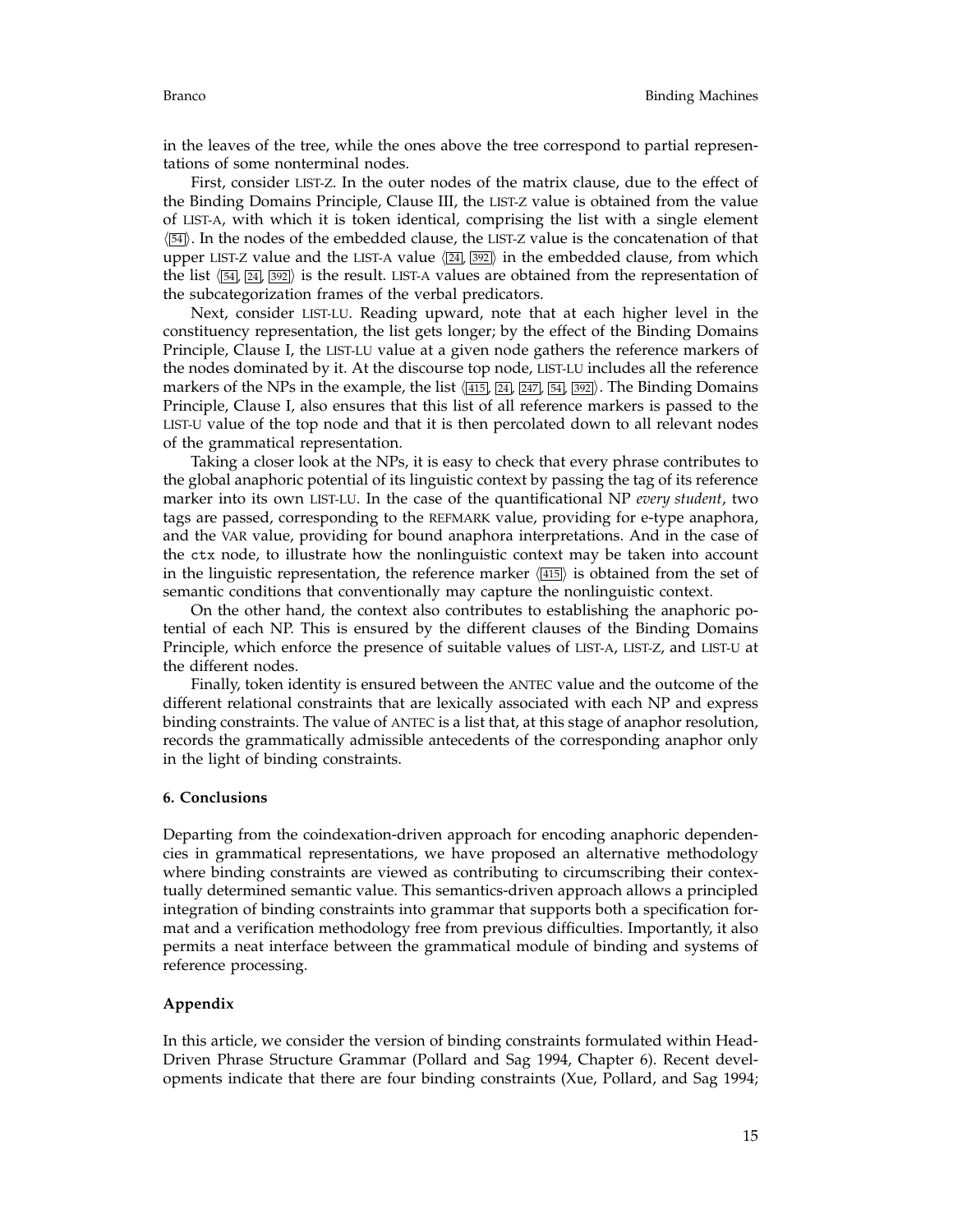Branco and Marrafa 1999). Here, the definition of each binding constraint is followed by an illustrative example.

(7) *Principle A*

A locally o-commanded short-distance reflexive must be locally o-bound. Lee<sub>*i*</sub> thinks [Max<sub>*j*</sub> saw himself<sub>\**i*/*j*].</sub>

(8) *Principle Z*

An o-commanded long-distance reflexive must be o-bound.

[O amigo do Rui*i*]*<sup>j</sup>* acha que o Pedro*<sup>k</sup>* gosta dele pr´oprio∗*i*/*j*/*k*. [the friend of the Rui] thinks that the Pedro likes of he PROPRIO '[Rui's friend]*<sup>j</sup>* thinks that Pedro*<sup>k</sup>* likes him*j*/himself*k*.' (Portuguese)

(9) *Principle B*

A pronoun must be locally o-free.

Lee<sub>*i*</sub> thinks [Max<sub>*i*</sub> saw him<sub>*i/\*<i>i*</sub>].</sub>

(10) *Principle C*

A nonpronoun must be o-free.

[Kim*i*'s friend]*<sup>j</sup>* thinks [Lee saw Kim*i*/∗*<sup>j</sup>*].

These constraints are defined on the basis of some auxiliary notions.

The notion of *local domain* involves the partition of sentences and associated grammatical geometry into two zones of greater or lesser proximity with respect to the anaphor. The exact definition of the boundary separating the local from the nonlocal domain may vary from language to language. Typically, the local domain tends to correspond to the structure in the grammatical representation that is affected by the selectional capacity and requirements of a predicator.

*O-command* is a partial order under which, in a clause, the subject o-commands the direct object, the direct object o-commands the indirect object, and so on, following the usual obliqueness hierarchy of grammatical functions, while in a multiclausal sentence, the upward arguments o-command the successively embedded arguments.

The notion of *o-binding* is such that *x* o-binds *y* iff *x* o-commands *y* and *x* and *y* are coindexed, where coindexation is meant to represent anaphoric links.

#### **Acknowledgments**

I am grateful to Hans Uszkoreit for advice and helpful discussion, and to Mark Johnson for clarifying criticisms. I am solely responsible for remaining errors.

The results presented here were obtained while I was on leave at the Language Technology Group of the DFKI-German Research Center on Artificial Intelligence, Saarbrücken, Germany, whose hospitality and enthusiastic atmosphere I was very

fortunate to enjoy and I hereby gratefully acknowledge.

#### **References**

- Asher, Nicholas and Hajime Wada. 1989. A computational account of syntactic, semantic and discourse principles for anaphora resolution. *Journal of Semantics*, 6:309–344.
- Backofen, Rolf, Tilman Becker, Jo Calder, Joanne Capstick, Luca Dini, Jochen Dörre,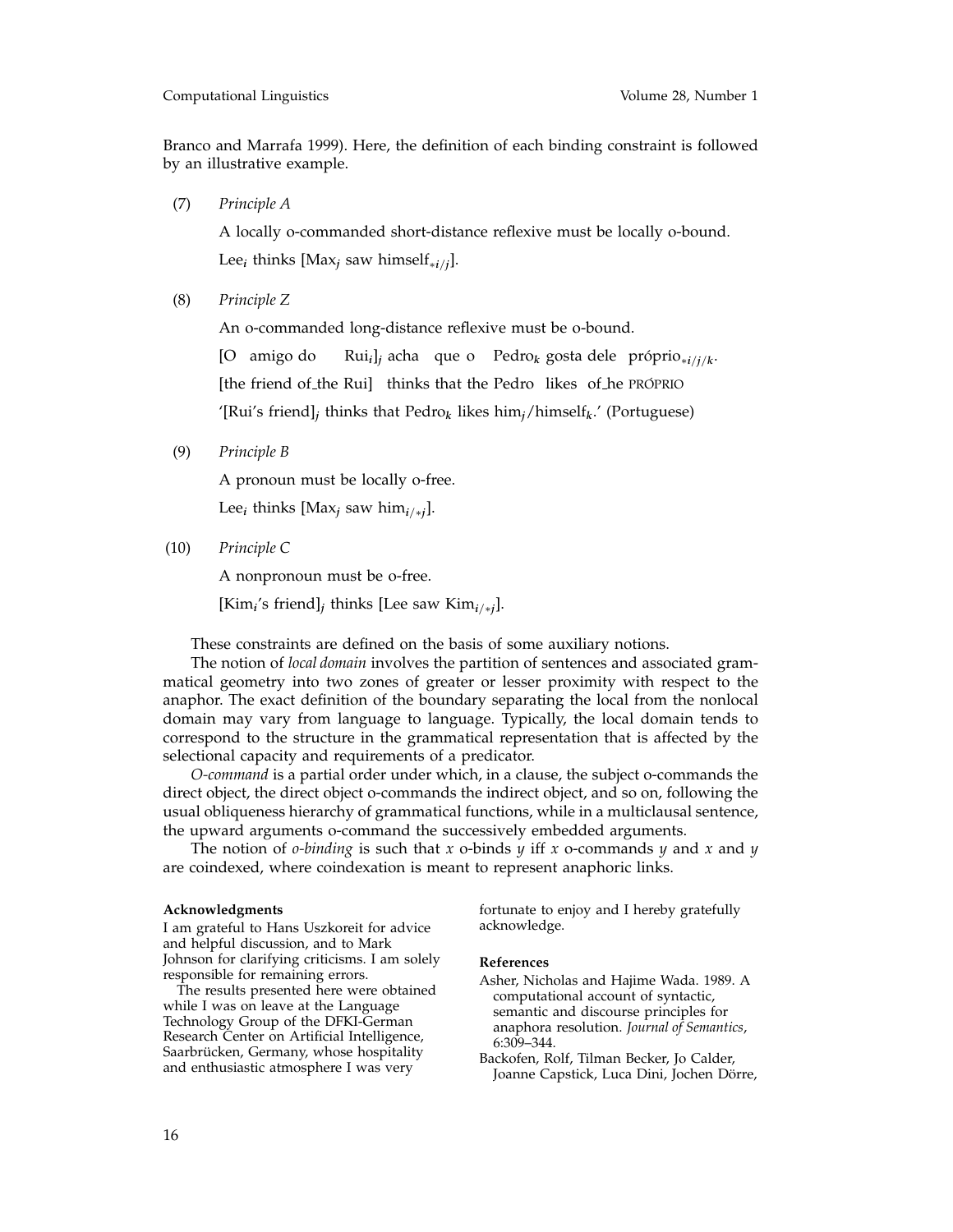Gregor Erbach, Dominique Estival, Suresh Manandhar, Anne-Marie Mineur, Gertjan van Noord, Stephan Oepen, and Hans Uszkoreit. 1996. Final report of the EAGLES Formalisms Working Group. Technical Report, EAGLES-Expert Advisory Group on Language Engineering Standards, Luxemburg.

Barker, Chris and Geoffrey K. Pullum. 1990. A theory of command relations. *Linguistics and Philosophy*, 13:1–34.

Branco, António. 1998. The logical structure of binding. In *Proceedings of the 36th Annual Meeting of the Association for Computational Linguistics and 17th International Conference on Computational Linguistics (ACL/COLING'98)*, pages 181–187.

Branco, António. 2000. Reference Processing *and Its Universal Constraints*. Edi¸c˜oes Colibri, Lisbon.

Branco, António and Palmira Marrafa. 1999. Long-distance reflexives and the binding square of opposition. In Gert Webelhuth, Jean-Pierre Koenig, and Andreas Kathol, editors, *Lexical and Constructional Aspects of Linguistic Explanation*. CSLI Publications, Stanford, CA, pages 163–177.

Bredenkamp, Andrew. 1996. *Towards a Binding Theory for Head-Driven Phrase Structure Grammar*. Ph.D. thesis, University of Essex.

Carbonell, Jaime and Ralf Brown. 1988. Anaphora resolution: A multi-strategy approach. In *Proceedings of the 12th International Conference on Computational Linguistics (COLING'88)*, pages 96–101.

Chomsky, Noam. 1980. On binding. *Linguistic Inquiry*, 11:1–46.

Chomsky, Noam. 1981. *Lectures on Government and Binding*. Foris, Dordrecht.

Correa, Nelson. 1988. A binding rule for government-binding parsing. In *Proceedings of the 12th International Conference on Computational Linguistics (COLING'88)*, pages 123–129.

Dalrymple, Mary. 1993. *The Syntax of Anaphoric Binding*. CSLI Publications, Stanford, CA.

Erbach, Gregor. 1995. Prolog with features, inheritance and templates. In *Proceedings of the 7th Conference of the European Chapter of the Association for Computational Linguistics (EACL'95)*, pages 180–187.

Fong, Sandiway. 1990. Free indexation: Combinatorial analysis and a compositional algorithm. In *Proceedings of the 28th Annual Meeting of the Association for Computational Linguistics (ACL'90)*, pages 105–110.

Frank, Anette and Uwe Reyle. 1995. Principle based semantics for HPSG. In

*Proceedings of the 7th Conference of the European Chapter of the Association for Computational Linguistics (EACL'95)*, pages 9–16.

Gawron, Jean Mark and Stanley Peters. 1990. *Anaphora and Quantification in Situation Semantics*. CSLI Publications, Stanford, CA.

Giorgi, Alessandra, Fabio Pianesi, and Giorgio Satta. 1990. A computational approach to binding theory. In *Proceedings of the 13th International Conference on Computational Linguistics (COLING'90)*, pages 1–6.

Ingria, Robert and David Stallard. 1989. A computational mechanism for pronominal reference. In *Proceedings of the 27th Annual Meeting of the Association for Computational Linguistics (ACL'89)*, pages 262–271.

Jacobson, Pauline. 1999. Binding without pronouns. In *Formal Grammar Conference 1999: Symposium on Grammatical Resources and Grammatical Inference*. Abstract.

Janssen, Theo. 1997. Compositionality. In Johan van Benthem and Alice ter Meulen, editors, *Handbook of Logic and Language*. Elsevier, Amsterdam, pages 417–474.

Johnson, Mark. 1995. Constraint-based natural language parsing. Course notes, 7th European Summer School in Logic, Language and Information, Barcelona.

Johnson, Mark and Ewan Klein. 1990. Discourse, anaphora and parsing. In *Proceedings of the 28th Annual Meeting of the Association for Computational Linguistics (ACL'90)*, pages 669–675.

Kamp, Hans and Uwe Reyle. 1993. *From Discourse to Logic: Introduction to Modeltheoretic Semantics of Natural Language, Formal Logic and Discourse Representation Theory*. Kluwer, Dordrecht.

Kaplan, Ronald and John Maxwell. 1988. An algorithm for functional uncertainty. In *Proceedings of the 12th International Conference on Computational Linguistics (COLING'88)*, pages 297–302.

Koenig, Jean-Pierre. 1999. Inside-out constraints and description languages for HPSG. In Gert Webelhuth, Jean-Pierre Koenig, and Andreas Kathol, editors, *Lexical and Constructional Aspects of Linguistic Explanation*. CSLI Publications, Stanford, CA, pages 265–280.

Lappin, Shalom and Nissim Francez. 1994. E-type pronouns, I-sums, and donkey anaphora. *Linguistics and Philosophy*, 17:391–428.

Lappin, Shalom and Herbert Leass. 1994. An algorithm for pronominal anaphora resolution. *Computational Linguistics*, 20:535–561.